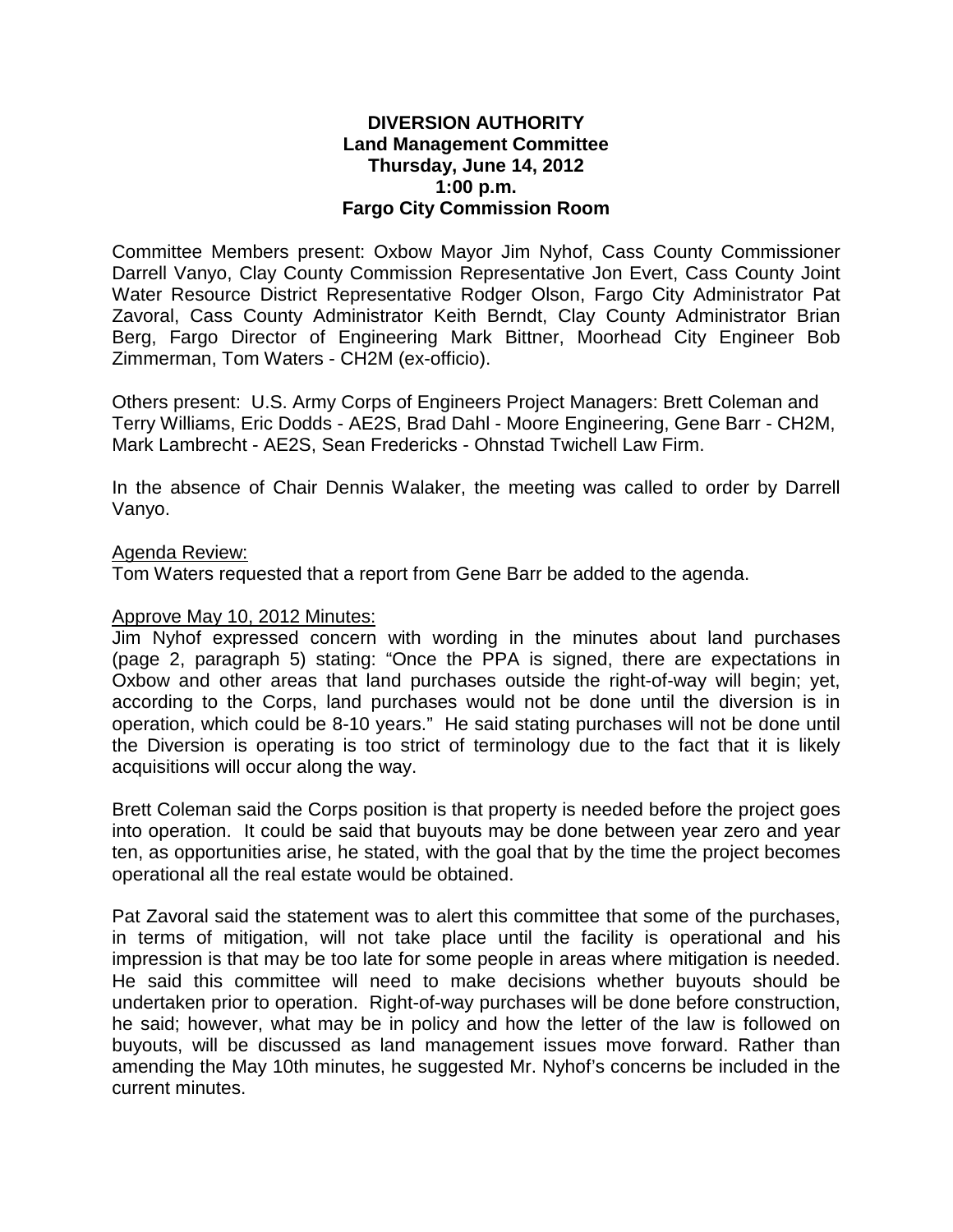Bob Zimmerman moved the minutes of the May 10, 2012 be approved as written. Jon Evert seconded the motion. All the members voted aye and the motion was declared carried.

#### Land Management Plan:

Tom Waters said the draft Land Management Plan is being reviewed and comments have been received. He said they are looking to finalize it prior to the July Diversion Board Authority meeting.

In response to a question from Jim Nyhof about language pertaining to "housing of last resort" not being included in the plan, Gene Barr said it is part of the plan. He said there is general information referring to relocation assistance; however, too much detail was avoided to save confusion and literature is referenced that defines the benefits in great detail.

#### Agricultural Advisory Subcommittee:

Mark Lambrecht said the Agricultural Advisory Subcommittee meeting on May 30th was hosted at Dakota AG Coop in Kindred and attended by 17 individuals. He said some of the issues discussed included the impacts of the Diversion channel specifically on local drainage, affects of staged water on crop yields, crop insurance programs and how coverage may be impacted, flowage easements, balance between risk tolerance and payment for flowage easements, and transportation aspects. He said Diversion channel cross-section modification was discussed in detail and Eric Dodds will report on that later.

Rodger Olson said a recommendation to add Lyle Hovland from Wilkin County, Minnesota as a member of the Agricultural Advisory Subcommittee was left open-ended for the Agricultural Committee to decide. He said it is not the intention to add many members; however, Mr. Hovland could bring more to the table.

#### Diversion Channel Cross-Section Modification:

Eric Dodds said during the feasibility study there were conservative assumptions made on the stability of the excavated material berms (EMB). He said that approach limited the height of the piles which widened the width of the footprint and the EMBs. Additional geotechnical work concluded the soils are stable enough to pile the EMBs higher, he said, and the technical team has produced an alternative which could save upwards of 1,000 acres of land.

Pat Zavoral said the decision relating to the width of the channel itself is a design issue that may reach the level of policy makers. He said the policy issue of whether more or less land is wanted should be discussed, with a recommendation forwarded to the Authority. He said the difference is in the amount of land to be purchased and there have been arguments for saving land, yet that land could be purchased now to avoid having to come back and purchase more later.

Terry Williams said the Corps is proceeding in the design of Reach 1 with the bottom diagram shown on the sheet titled "FM Diversion Typical Cross Section Comparison." She said if something different is desired, comments would be received in July when the design comes to the Committee for review.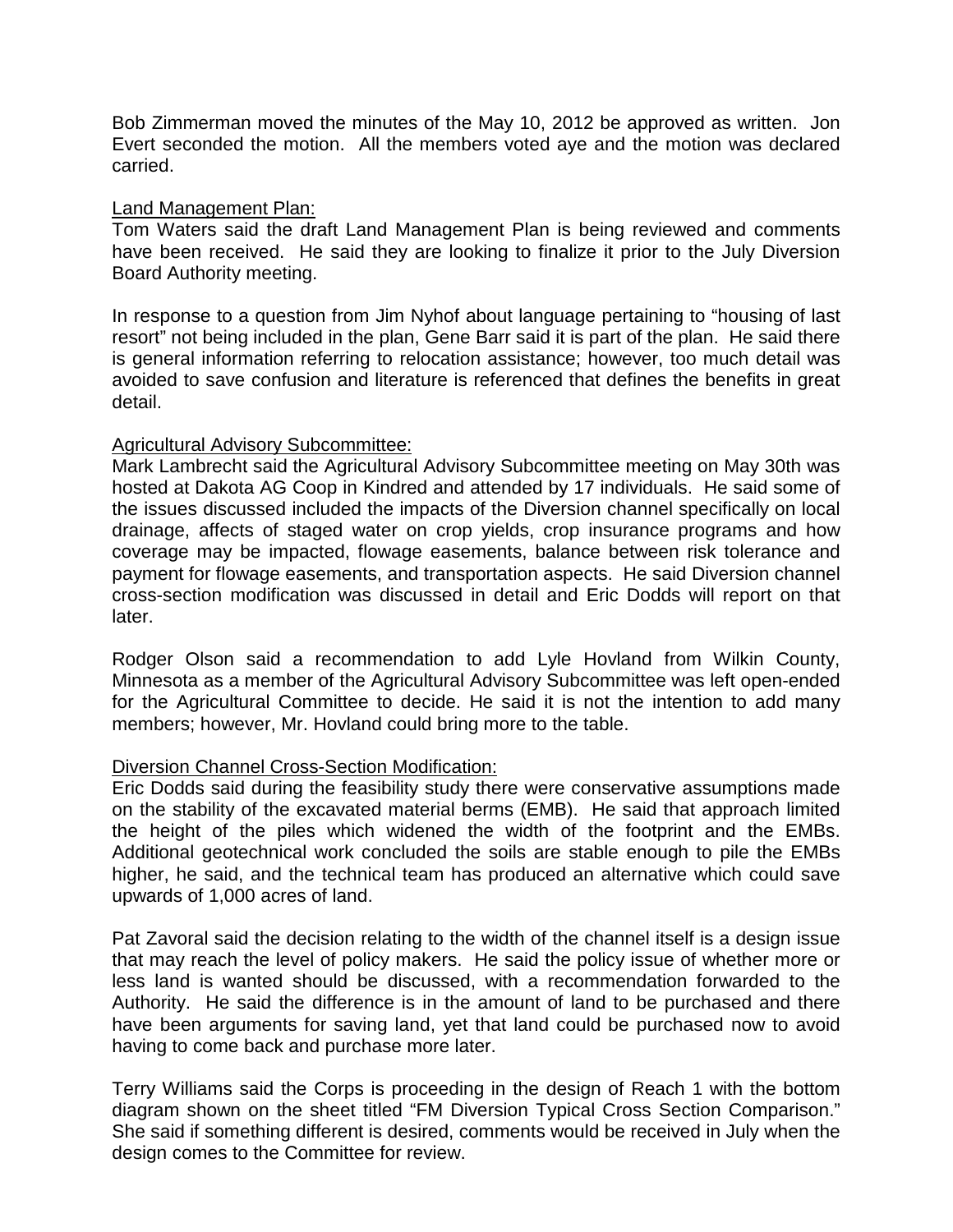Mark Bittner commented that the first diagram, the cross section used in the feasibility study, makes more room available for recreational features.

Tom Waters said his team will work with the Corps to understand the implications on the schedule and whether working sessions need to be scheduled soon or if the July Board meeting is adequate to get a position.

Rodger Olson moved the PMC prepare a decision paper outlining pros and cons to be made available to the Committee for a decision on whether or not to forward it to the Diversion Authority Board. Mark Bittner seconded the motion. All the members voted aye and the motion was declared carried.

#### Early Acquisition Policy Subcommittee:

Pat Zavoral said the Early Acquisition Subcommittee is a staff subcommittee in place to handle requests prior to authorization. He said the Hardship Review Committee reports to the Early Acquisition Subcommittee, which in turn reports to the Land Management Committee. He said at the June 11th meeting, the subcommittee discussed its charter, funding policy and the disposition of acquired property. Financial hardships will be next for review, he said, following medical hardship buyouts.

Pat Zavoral moved the Land Management Committee accept the Early Acquisition Subcommittee charter as presented. Brian Berg seconded the motion. All the members voted aye and the motion was declared carried.

Pat Zavoral said it is being suggested that the funding for buyouts be part of the Diversion Authority's responsibility with accounts kept internally as to where the purchases were made (MN or ND). If the project does not proceed it will fall back to the entity responsible on each side of the river, and outside or inside the city, to pay the cost of acquisition, he said.

Rodger Olson moved the funding be accepted as a Diversion expense. Bob Zimmerman seconded the motion. All the members voted aye and the motion was declared carried.

Darrell Vanyo said this Committee should endorse the leaseback arrangement and the Early Acquisition Subcommittee will continue to work on the fine details with each jurisdiction.

Jim Nyhof said the City of Oxbow Council discussed the leaseback issue and is willing to accept the responsibilities; however, there are concerns about the extent of liability exposure. He said there is interest in renting a couple of the homes proposed for early buyouts.

In response to a question from Jim Nyhof about timing, Keith Berndt said the buyout process for the three medical hardship properties would begin immediately, running on a parallel track with policy development.

Eric Dodds said the hardship policy adopted recommends following the federal process, therefore, the Corps will be engaged.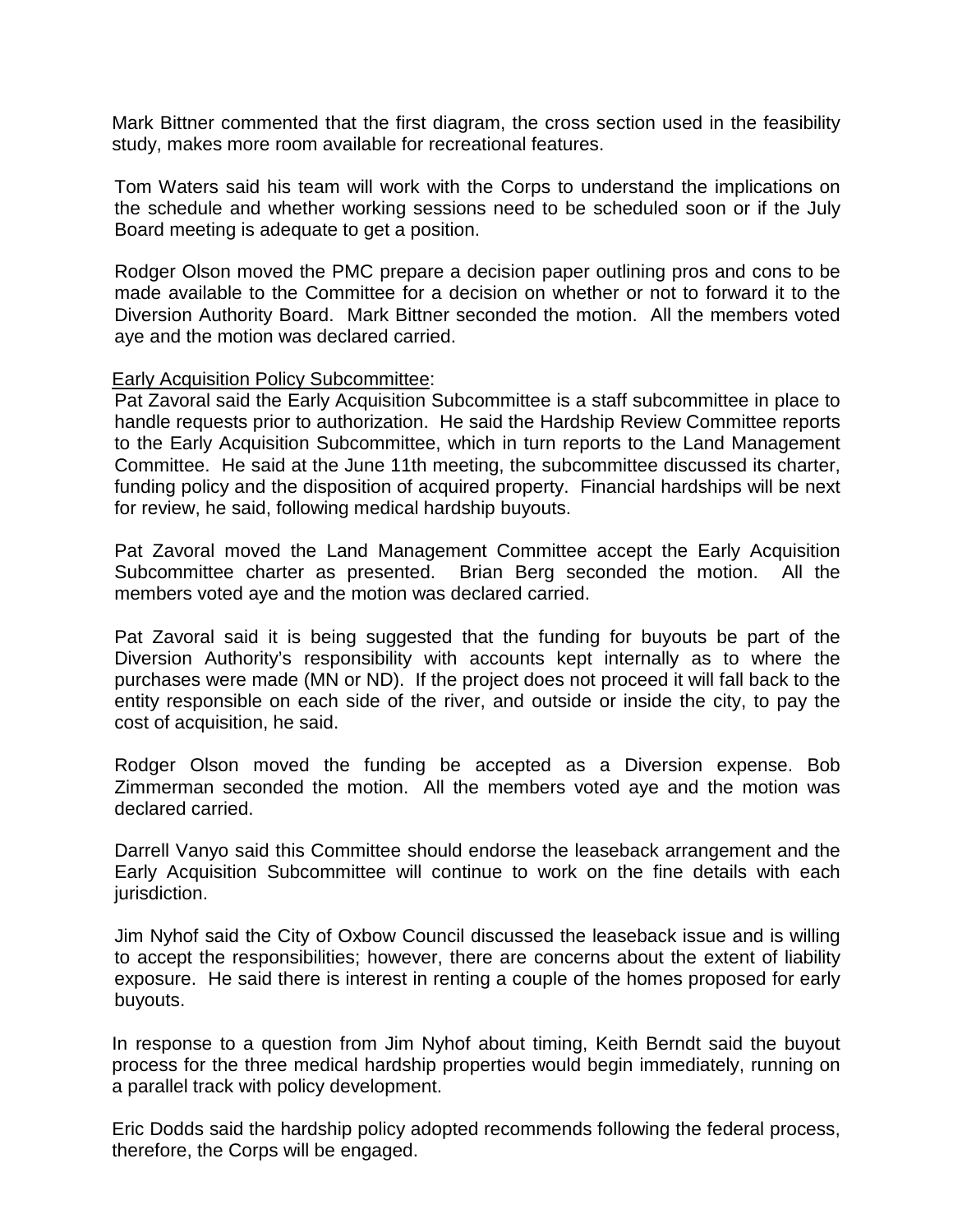Pat Zavoral moved the proposed disposition of property on a leaseback to either the governmental entity responsible or the county be accepted and recommended to the Diversion Authority. Jim Nyhof seconded the motion. All the members voted aye and the motion was declared carried.

# Hardship Review Subcommittee:

Brian Berg said the subcommittee met on June 5th and reviewed eight applications. He said the subcommittee gave its recommendation to the Early Acquisition Subcommittee that three properties be bought out and appraisals be authorized.

Eric Dodds said the assessed value of the properties is approximately \$750,000.00; however, the appraised value could be different.

Keith Berndt moved to approve the buyouts of the three homes indicated and appraisals for the three homes in Oxbow, along with other actions necessary to proceed with those procurements, be authorized. Jon Evert seconded the motion. All the members voted aye and the motion was declared carried.

#### ROE Team Update:

Brad Dahl said a lot of right-of-entry agreements expire between now and September 30th and work is being done with the attorneys to get the agreements to landowners so they can be signed and returned.

Sean Fredericks said agreements are done based on timing. Initially a letter goes out, he said, and a personal follow up is done if the agreement is not returned. If voluntary consent is not obtained, he said, the right-of entry request goes to court. The percentage that goes to court is low, he said, perhaps 15%, and there have not been adverse decisions from the courts.

Terry Williams said there are over 1,100 parcels in the ROE database with first requests being for 18 months. She said, not all requests were sent out at the same time, and do not expire at the same time; however, the requests now are for 2 to 3 years.

Darrell Vanyo excused himself from the meeting and Pat Zavoral took over as Chair.

#### Cultural Resources Easement Acquisition:

Mark Lambrecht reported that since last month's meeting, attorneys have prepared a prototypical easement form which was approved by John Albrecht from the Corps. He said the Cass County Joint Water Board also reviewed and approved it. A consultant from the Corps has reviewed and identified the necessity for this type of work in the northern area of the project, he stated, and these agreements will be necessary in the near future The surveys will occur after harvest, he said, and legal advisors will work with six property owners on eleven tracts of land that will need this type of survey. He said there is one site in Reach 1 north of Harwood where the diversion channel runs parallel with the Sheyenne River for a short distance, which is important. The other sites, he said, are near water courses where the crossing of the Maple and the Sheyenne Rivers occur.